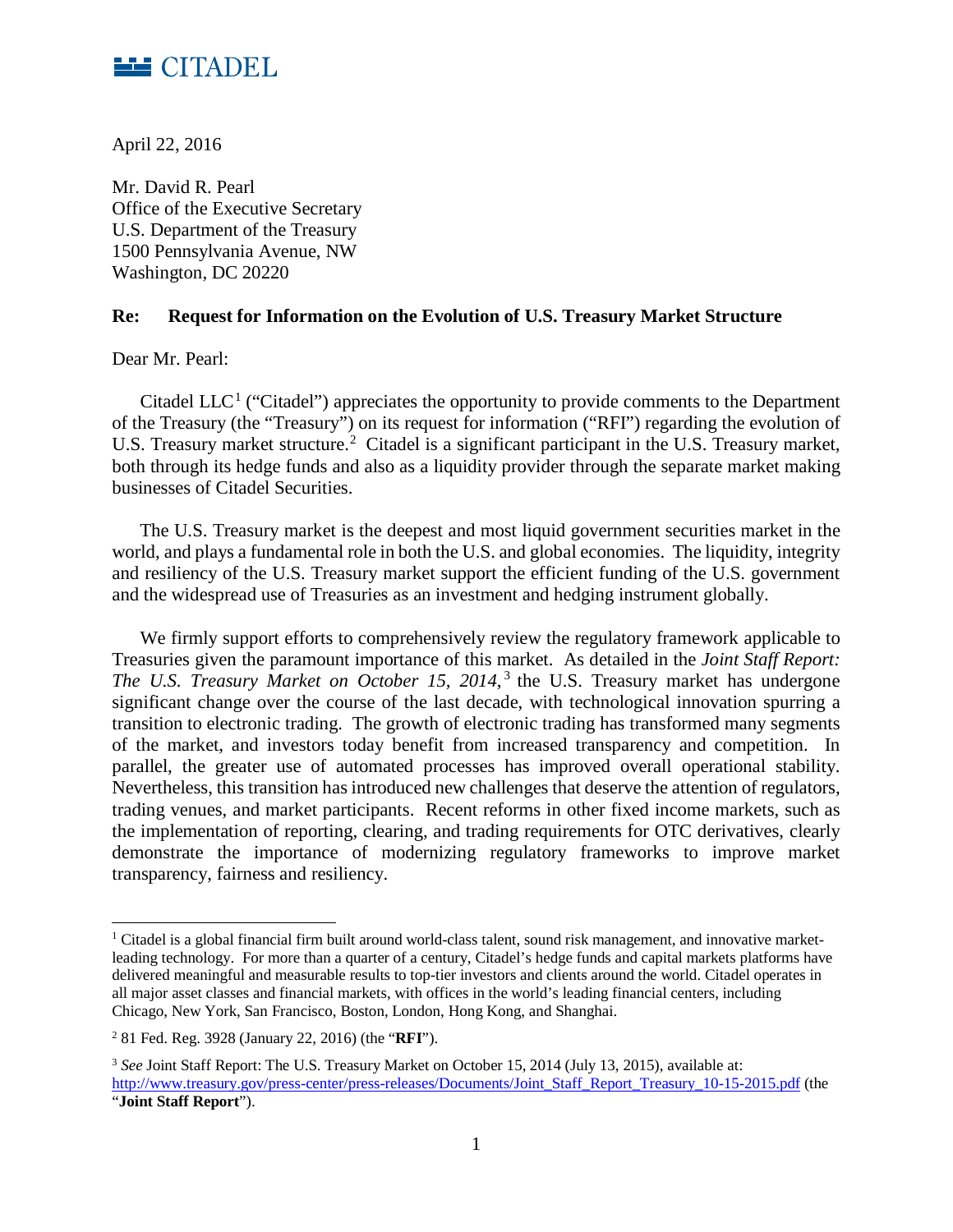

 $\overline{\phantom{a}}$ 

In light of the significant evolution of U.S. Treasury market structure and recent experience in other fixed income markets, we believe there are several steps that regulators should take to improve transparency and resiliency and to ensure a level playing field in the U.S. Treasury market:

- **Introduce Real-Time Public Reporting**. Despite being one of the largest and most liquid markets in the world, Treasuries are not currently subject to post-trade public reporting requirements. As a result, a significant portion of the market operates without meaningful transparency. Implementing real-time public reporting for secondary market Treasury transactions will increase investor confidence by leveling the playing field and providing the information necessary for investors to better assess execution quality. Greater transparency also enhances market resiliency by minimizing information asymmetries and ensuring that changes in supply and demand are more efficiently reflected in current price levels. The immediately tangible benefits of real-time public reporting have been witnessed in a range of markets, including both principal-based and agency-based market structures. Examples include equities, futures, corporate bonds and swaps.
- **Register Multilateral Trading Venues**. In light of the rapid growth of electronic trading in the U.S. Treasury market, it is critical that multilateral trading venues be subject to appropriate regulatory oversight. With multilateral trading venues estimated to account for over 65% of the more than \$500 billion per day in secondary market volumes, [4](#page-1-0) these platforms clearly play a vital role in the overall market structure. As a result, they should be formally registered under a regulatory framework designed to heighten supervision, improve transparency, create reliable audit trails, and enhance operational stability.
- **Ensure Non-Discriminatory Access is Provided to Multilateral Trading Venues**. Ensuring that all qualified market participants have non-discriminatory access to multilateral trading venues is critical to promoting competition, increasing liquidity, ensuring a level playing field, and facilitating access to best execution.
- **Invigorate Industry Efforts to Expand Repo Clearing**. The introduction of a market-wide clearing solution for bilateral Treasury repurchase agreements ("repos") would alleviate many of the constraints impacting liquidity in these securities financing transactions. Repo clearing would reduce balance sheet constraints through netting and would eliminate the current interconnected web of counterparty credit exposures and bilateral settlements. In addition, increasing the availability of securities financing would reduce transaction costs to trade Treasuries, helping to reverse negative trends observed in certain segments of the U.S. Treasury market. We believe policymakers and regulators should take a leadership role in invigorating the industry-led efforts to expand clearing for bilateral Treasury repos.

<span id="page-1-0"></span><sup>4</sup> *See* "Primary Dealer Participation in the Secondary U.S. Treasury Market", Michael Fleming, Frank Keane, and Ernst Schaumburg, Liberty Street Economics (February 12, 2016), available at: [http://libertystreeteconomics.newyorkfed.org/2016/02/primary-dealer-participation-in-the-secondary-us-treasury](http://libertystreeteconomics.newyorkfed.org/2016/02/primary-dealer-participation-in-the-secondary-us-treasury-market.html)[market.html.](http://libertystreeteconomics.newyorkfed.org/2016/02/primary-dealer-participation-in-the-secondary-us-treasury-market.html)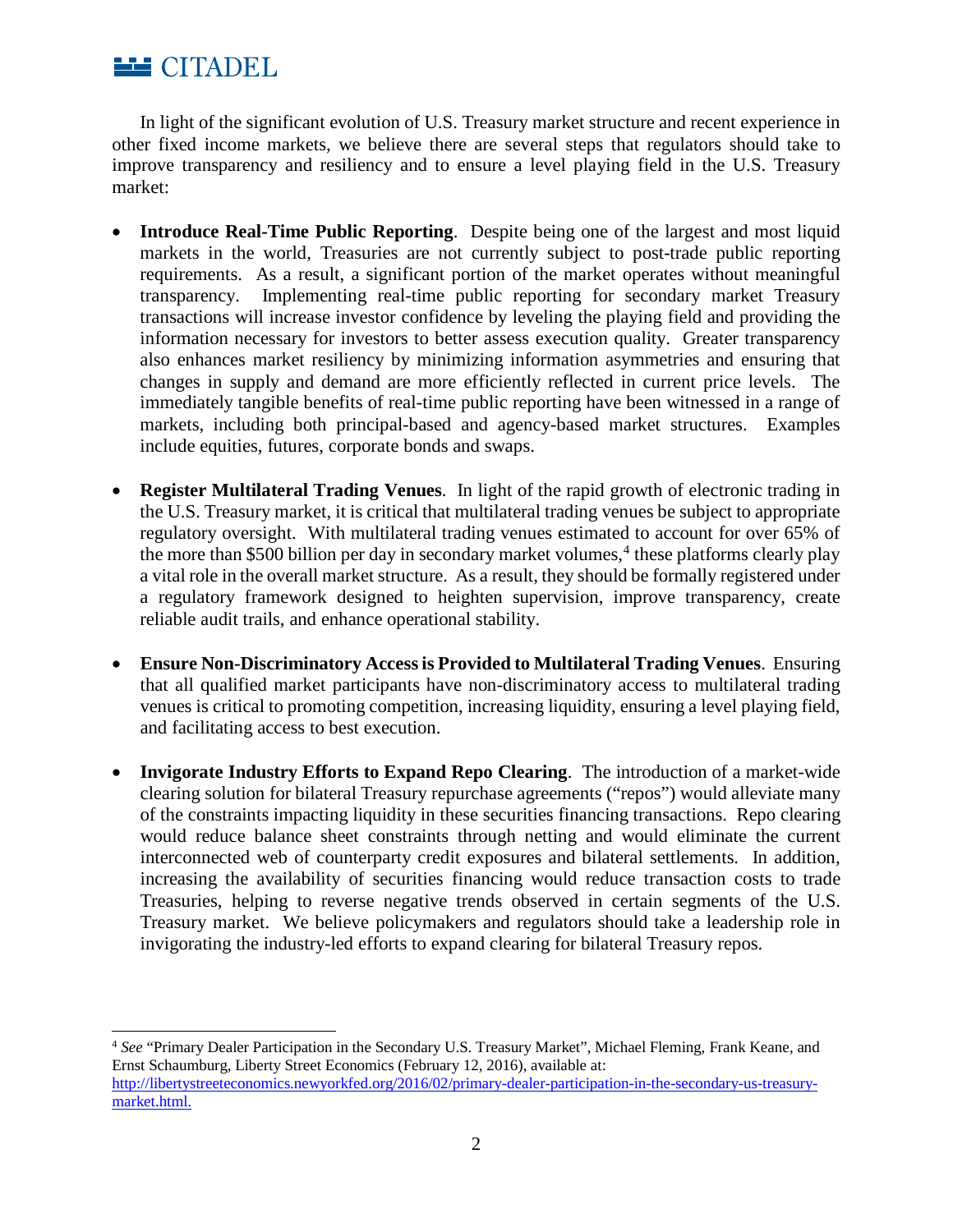

We provide additional detail regarding each of these recommendations below, while responding to each of the four sections of the RFI in order.

# **I. The Evolution of the U.S. Treasury Market and Implications for Market Structure and Liquidity (Section I of the RFI)**

#### *A. The Evolution of the U.S. Treasury Market*

#### *On-the-run Treasuries*

Over the course of the last decade, U.S. Treasury market structure has evolved most dramatically for secondary market trading of the most recently issued (i.e. "on-the-run") securities. Technological innovation, combined with the highly liquid nature of these securities, has led to the growth of electronic trading across a variety of different platforms. All-to-all anonymous central limit order books ("CLOBs"), such as BrokerTec and ESpeed, launched in the early 2000s and have continued to periodically enhance their matching engines in an effort to more efficiently execute transactions and minimize associated price impact. Separately, electronic request-forquote ("RFQ") platforms have become commonly used by investors to streamline the process of obtaining prices directly from multiple liquidity providers.

The growth of electronic trading for on-the-run Treasuries has improved market conditions for investors by increasing transparency and fostering competition, leading to better pricing and deeper liquidity. Individual platforms are able to aggregate data and provide members with more information regarding trading activity than was previously available in a purely bilateral voicetraded market. Importantly, the growth of electronic trading has enabled new participants to enter the market and compete with the incumbent dealers, reducing market concentration and enhancing liquidity. In fact, such new entrants now account for a significant portion of the trading activity on CLOB venues.<sup>[5](#page-2-0)</sup> In parallel, the greater use of automated processes has improved market resiliency by reducing trade breaks and other errors that frequently resulted from manual processes. Electronic trading has also enhanced market resiliency by ensuring that the prices of related instruments, such as cash Treasuries and Treasury futures, remain efficiently linked.

Notwithstanding the growth of electronic trading and the entry of new liquidity providers, the market structure for on-the-run Treasuries remains extremely segmented, with distinct "dealer-tocustomer" and "dealer-to-dealer" channels. Historically, this segmentation has resulted in most investors transacting solely with the incumbent dealers. There are some indications that this segmentation is beginning to decline due to market dynamics, with investors seeking access to additional sources of liquidity.<sup>[6](#page-2-1)</sup> We remain concerned, however, that in at least some cases, this natural evolution is being hindered by access barriers imposed by specific trading venues, such as arbitrary and restrictive membership criteria and discriminatory fee structures.

 $\overline{\phantom{a}}$ 

<span id="page-2-0"></span><sup>5</sup> Joint Staff Report at page 36.

<span id="page-2-1"></span><sup>6</sup> For example, a recent Greenwich Associates survey indicates that more customers are planning to join the "dealerto-dealer" venues (*see* "U.S. Treasury Trading: The Intersection of Liquidity Makers and Takers," Greenwich Associates (Q4 2015) at page 4) and Citadel Securities recently joined the Bloomberg "dealer-to-customer" venue in order to provide Treasury liquidity directly to customers.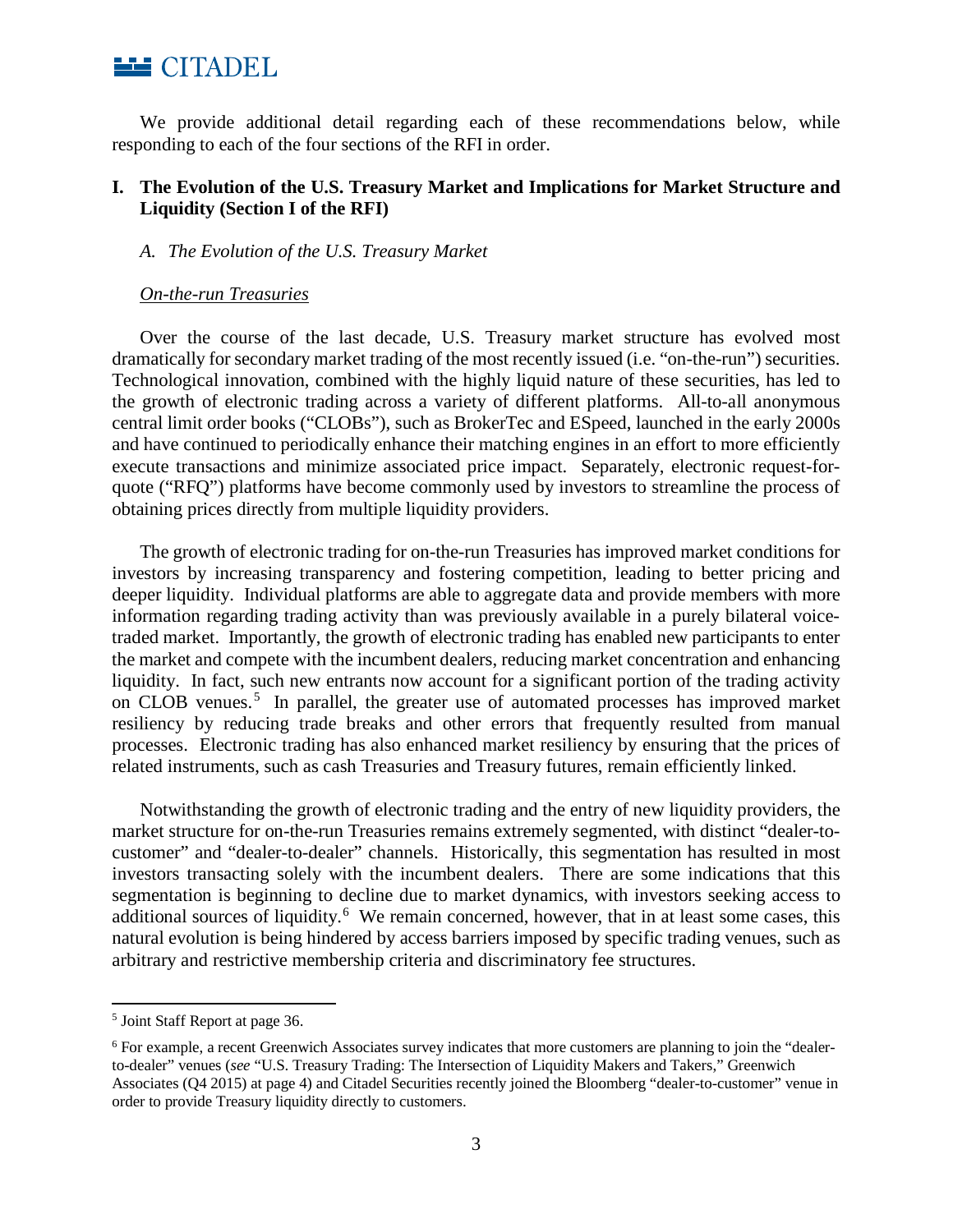

Two other observed trends are worth mentioning for on-the-run Treasuries. First, the incumbent dealers continue to focus on efficiently internalizing customer trading activity. However, this increasing internalization is occurring without real-time public reporting, which would provide investors with the information necessary to better assess execution quality.

Second, the growth of electronic trading has enabled market participants and trading venues to innovate with respect to trading protocols. Recently, several new trading venues have launched for on-the-run Treasuries<sup>[7](#page-3-0)</sup> and market participants have expanded the use of bilateral price streaming relationships. Innovation and experimentation with respect to trading protocols can be helpful in providing market participants with a range of options regarding how to interact, leading to better pricing and deeper liquidity.

### *Off-the-run Treasuries*

Secondary market structure for trading Treasury securities other than the most recently issued (i.e. "off-the-runs") has not changed as dramatically over the course of the last decade. Voice trading continues to be the dominant method of execution, although there have been initiatives to expand the use of electronic trading in this segment of the market as well. Liquidity has become more challenging for many of these instruments, including as a result of the prolonged low interest rate environment, re-allocation of balance sheet by liquidity providers, the activities of large official holders, and increasing difficulties in financing inventory and obtaining specific off-therun Treasuries in the securities lending market.

#### *Treasury repo*

 $\overline{\phantom{a}}$ 

Repurchase agreements are commonly used by market participants to finance inventory, and therefore directly impact overall U.S. Treasury market liquidity in both on-the-run and off-the-run securities. There is a trend of declining availability and rising costs for Treasury repos, with dealers reducing the amount of balance sheet allocated to this segment of the market and total volumes falling significantly. Repo clearing, which can alleviate these constraints, is currently only available for certain dealer-to-dealer repo transactions. As a result, some repo market users have been shut-out and dealer concentration has increased. The reduced availability of stable and efficiently priced financing increases transaction costs to trade Treasuries, particularly impacting the ability of market participants to maintain directional positions or to correct price dislocations. Negative swap spreads are an example of a price dislocation that persists in part due to the greater cost now associated with financing a Treasury versus a swap.

## *B. Implications for U.S. Treasury Market Structure and Liquidity*

We expect the market structure trends described above to continue for on-the-run Treasuries, with investors utilizing electronic trading in order to maximize efficiency and reduce costs. The recent Greenwich Associates survey highlights this dynamic, with nearly 85% of institutional

<span id="page-3-0"></span><sup>7</sup> Direct Match and LiquidityEdge are two recent examples of new entrants in the market.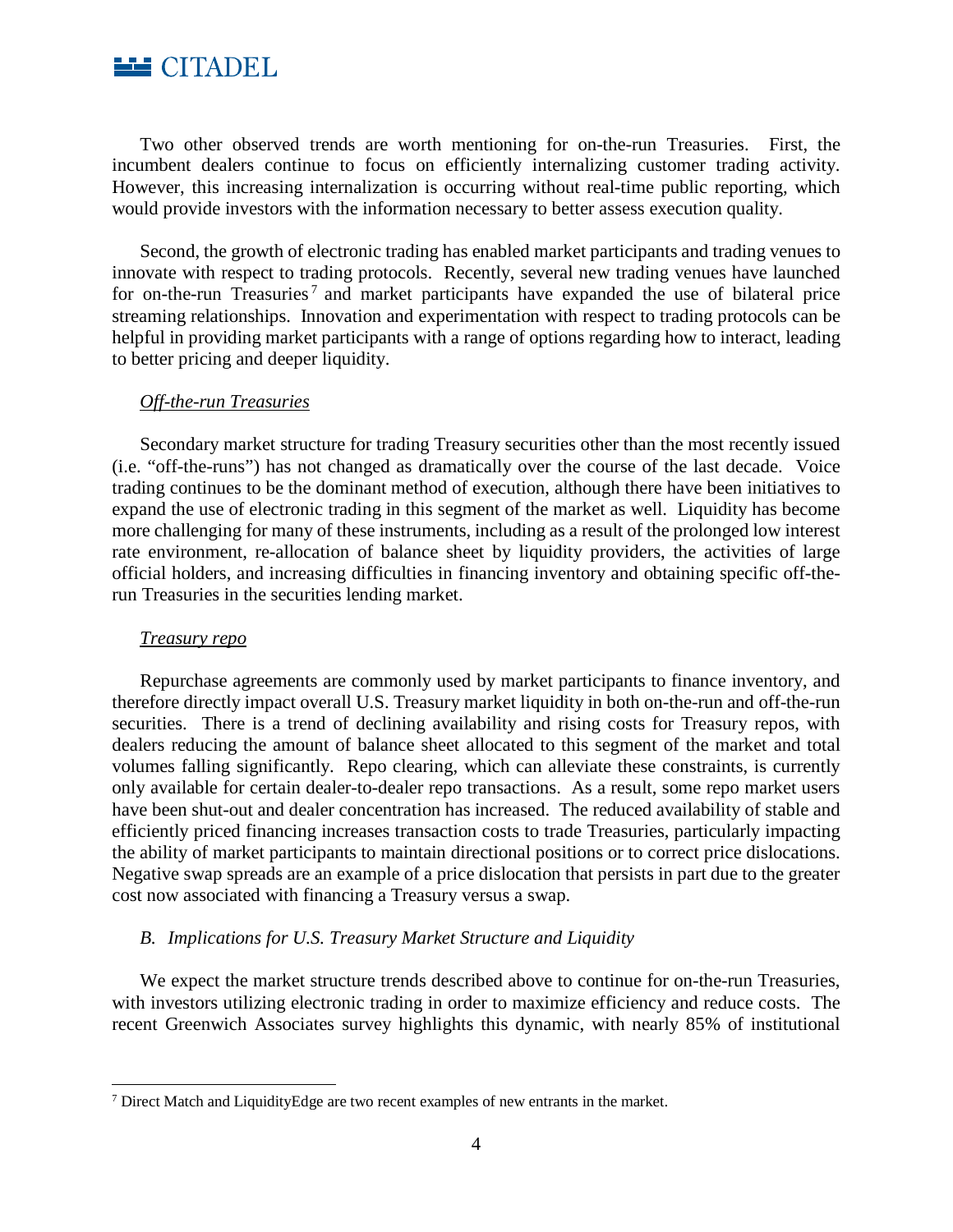

investors trading Treasuries electronically, up over 20% from 2005.<sup>[8](#page-4-0)</sup> We also expect investors to continue seeking access to additional sources of liquidity and demanding greater accountability from their liquidity providers. Notably, we expect new liquidity providers to enter what is today the "dealer-to-customer" segment of the market, a beneficial trend that should reduce market segmentation and increase liquidity and competition. This natural evolution of market structure will have the effect of further blurring the lines between the various categories often used to classify market participants, such as "bank dealers," "non-bank dealers" and "principal trading firms."[9](#page-4-1)

The entry of new liquidity providers in traditional "dealer-to-customer" channels should serve to improve the robust liquidity conditions already observed for on-the-run Treasuries. When transacting in the U.S. Treasury market, we continue to observe healthy liquidity conditions in onthe-run Treasuries, despite the changes in market structure resulting from, among others, the growth of electronic trading and the entry of new liquidity providers to compete with the incumbent dealers. This observation is generally consistent with analysis from economists at the Federal Reserve Bank of New York.<sup>[10](#page-4-2)</sup>

For off-the-run Treasuries and Treasury repo transactions, we expect challenging liquidity conditions to continue absent market solutions designed to alleviate current constraints. Developing a repo clearing solution that is available to all market participants is critical to increasing the availability of securities financing. Otherwise, participants in the Treasury repo market will continue to experience a lack of market depth, increased fails, and difficulty in obtaining securities that are trading "special" (i.e. with repo rates well below the Fed target rate). Structural changes affecting the repo market, such as a rise in interest rates or a reduction in Federal Reserve support, would only heighten the impact of these challenges as demand for leverage would be expected to increase as a result.

# *C. Key Recommendations to Improve Transparency and Resiliency and to Ensure a Level Playing Field in the U.S. Treasury Market*

As the various segments of the U.S. Treasury market continue to evolve, we believe that the regulatory framework can be enhanced to increase transparency and to ensure a level playing field for market participants. This will encourage competition and the development of market solutions, such as repo clearing, that are available to all investors. It is critical that natural market evolution occurs without artificial constraints that inhibit competition on the merits, such as discriminatory access barriers or structurally imposed information asymmetries. In addition, given the fundamental importance of the U.S. Treasury market, the regulatory framework should promote market resiliency and operational stability by ensuring multilateral trading venues are subject to appropriate regulatory oversight.

l

<span id="page-4-0"></span><sup>8</sup> "U.S. Treasury Trading: The Intersection of Liquidity Makers and Takers," Greenwich Associates (Q4 2015) at page 3.

<span id="page-4-1"></span><sup>9</sup> *See, e.g.,* Appendix A of the Joint Staff Report.

<span id="page-4-2"></span><sup>10</sup> *See, e.g.*, "Has U.S. Treasury Market Liquidity Deteriorated?", Tobias Adrian, Michael Fleming, Daniel Stackman, and Erik Vogt, Liberty Street Economics (August 17, 2015), available at: [http://libertystreeteconomics.newyorkfed.org/2015/08/has-us-treasury-market-liquidity-deteriorated.html.](http://libertystreeteconomics.newyorkfed.org/2015/08/has-us-treasury-market-liquidity-deteriorated.html)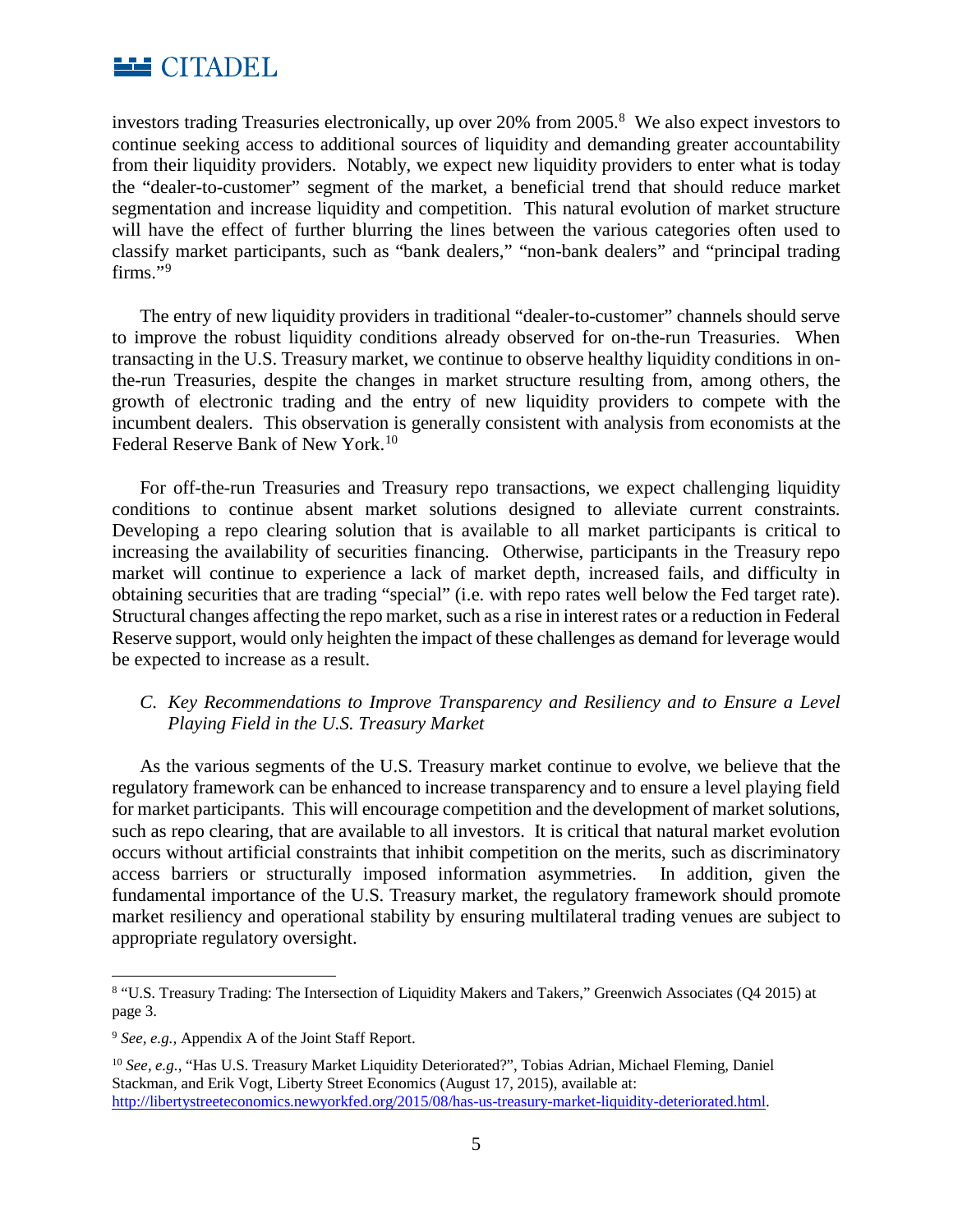

Based on these overriding principles, we have the following specific recommendations to improve transparency and resiliency and to ensure a level playing field in the U.S. Treasury market.

## **1.** *Introduce Real-Time Public Reporting*

We strongly believe that real-time public reporting should be required for secondary market Treasury transactions. We address this recommendation in Section III below, given that the RFI devotes a specific section to post-trade transparency.

### **2.** *Register Multilateral Trading Venues*

In light of the rapid growth of electronic trading in the U.S. Treasury market, it is critical that multilateral trading venues be subject to appropriate regulatory oversight. In addition to promoting market resiliency, this will create consistent and predictable standards that market participants can rely upon when trading on these venues. The secondary market for U.S. Treasuries is estimated to account for more than \$500 billion in average daily trading volume.<sup>11</sup> Approximately half of this volume is estimated to be transacted on "dealer-to-dealer" trading venues,  $12$  with one such venue reporting that it alone now accounts for daily trading volume of more than \$150 billion.<sup>[13](#page-5-2)</sup> In turn, close to 40% of the "dealer-to-customer" segment of the market is estimated to be transacted on electronic RFQ trading venues, with approximately \$100 billion in average daily volume.<sup>[14](#page-5-3)</sup>

With volumes of this magnitude, multilateral trading venues for Treasuries play a vital role in the overall market structure and should be formally registered under a regulatory framework designed to enhance operational stability. As we recently commented to the Securities and Exchange Commission ("SEC"), <sup>[15](#page-5-4)</sup> we believe the current exemption from registration as an "alternative trading system" ("ATS") for venues that solely trade Treasuries should be removed.<sup>[16](#page-5-5)</sup> This exemption was included in the SEC's final rule on "Regulation of Exchanges and Alternative Trading Systems" in 1998, with the explanation that Treasuries were subject to "their own specialized oversight structure."<sup>17</sup> However, we urge regulators to re-assess this position given the dramatic growth of electronic trading that has since occurred and the lack of a regulatory framework specifically designed for these multilateral trading venues.

l

<span id="page-5-0"></span><sup>11</sup> *Supra* note 4.

<span id="page-5-1"></span><sup>12</sup> *Id.*

<span id="page-5-2"></span><sup>13</sup> *See* ICAP Monthly volume data for March 2016, available at: [http://www.icap.com/investor-relations/monthly](http://www.icap.com/investor-relations/monthly-volume-data.aspx)[volume-data.aspx.](http://www.icap.com/investor-relations/monthly-volume-data.aspx)

<span id="page-5-3"></span><sup>14</sup> *Supra* note 4.

<span id="page-5-4"></span><sup>&</sup>lt;sup>15</sup> Please see our letter to the SEC dated March 1, 2016, available at: [https://www.sec.gov/comments/s7-23-](https://www.sec.gov/comments/s7-23-15/s72315-26.pdf) [15/s72315-26.pdf.](https://www.sec.gov/comments/s7-23-15/s72315-26.pdf)

<span id="page-5-5"></span><sup>16</sup> *See* 17 CFR 242.301(a)(4)(i) and (ii)(A).

<span id="page-5-6"></span><sup>17</sup> 245 Fed. Reg. 70844, 70860 (Dec. 22, 1998).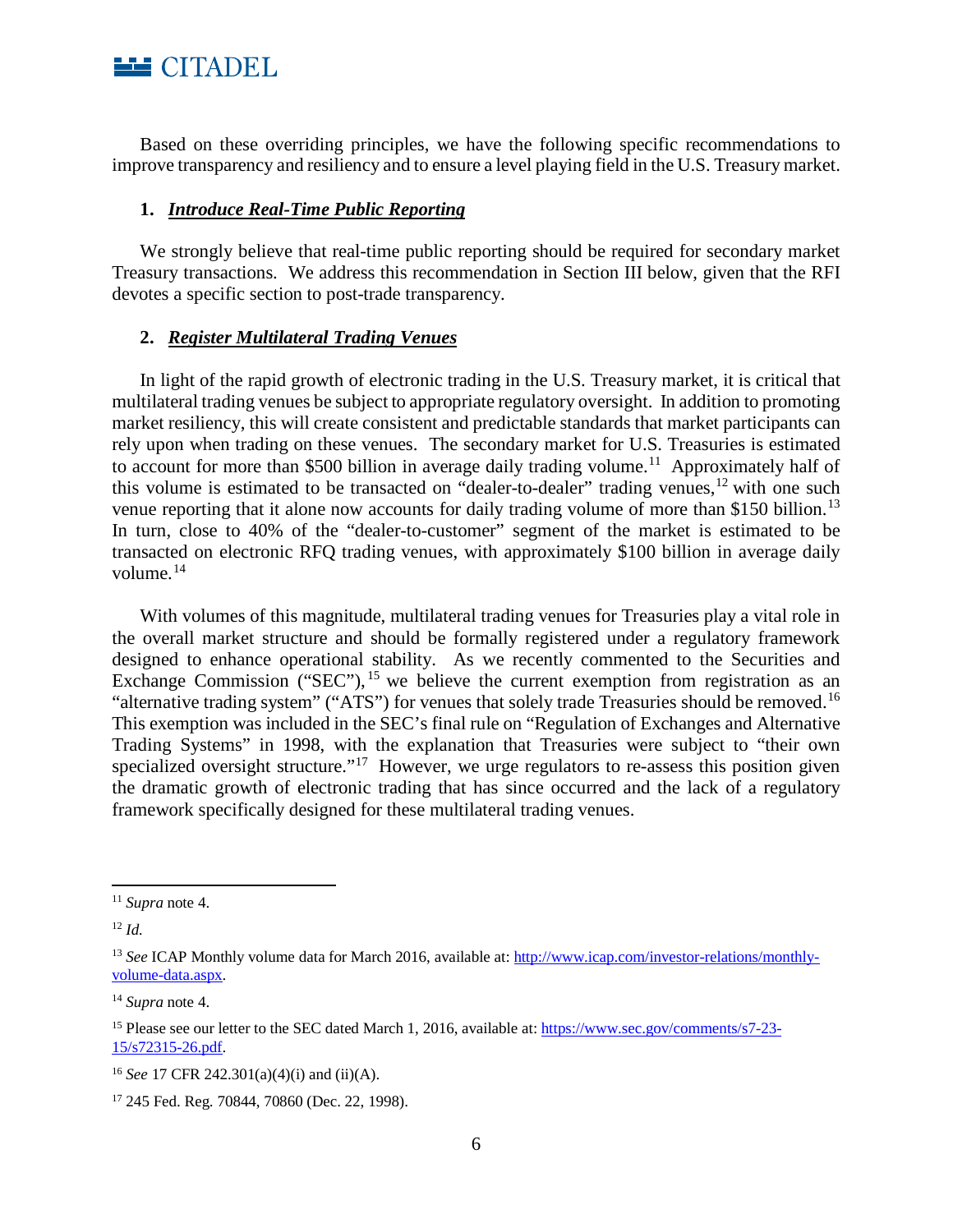

Requiring registration by multilateral trading venues is consistent with the approach taken in other fixed income markets, including futures, swaps and corporate bonds, and provides the mechanism to impose appropriate requirements designed to improve transparency and resiliency in the U.S. Treasury market. These requirements should include comprehensive standards with respect to systems testing, trading controls, audit trails, and monitoring and surveillance. As examples, both SEC Regulation SCI [18](#page-6-0) and the Commodity Futures Trading Commission's Regulation Automated Trading proposal<sup>[19](#page-6-1)</sup> impose requirements on multilateral trading venues that are designed to increase market resiliency in an era of electronic trading. Given the volumes in Treasuries transacted daily on multilateral trading venues, a single systems malfunction or instance of erroneous trading activity could have significant consequences for the entire U.S. Treasury market.

Venue registration would also enable regulators to improve market transparency, such as by requiring standard, publicly available disclosures regarding platform rules, order types and trading protocols. We believe market participants transacting in Treasuries would benefit from many of the operational transparency requirements included in the SEC's recent proposal relating to equities ATSs, such as with respect to (a) potential conflicts of interest, (b) order types, and (c) fees, rebates and incentives.[20](#page-6-2) 

Both "dealer-to-dealer" CLOB platforms and "dealer-to-customer" RFQ platforms should be required to register and subject to equivalent obligations given the vital role they play in the current market structure. Notably, the operators of all of the dominant multilateral trading venues in the U.S. Treasury market already operate registered trading venues for other products. In order to maintain a level playing field across these currently unregistered platforms, the rules should clearly state that all Treasury multilateral trading venues are required to be registered if multiple thirdparty buying and selling interests are able to interact with each other in the system, including by exchanging information regarding the essential terms of a transaction or by responding to actionable indications of interest. This will improve market resiliency and benefit market participants across all segments of the U.S. Treasury market.

### **3.** *Ensure Non-Discriminatory Access is Provided to Multilateral Trading Venues*

The principle of non-discriminatory access should be specifically included as part of the regulatory framework implemented for multilateral trading venues operating in the U.S. Treasury market. This will serve to reduce market segmentation and increase liquidity, participant diversity, and competition across the U.S. Treasury market. As detailed in the Joint Staff Report, the "dealerto-dealer" trading venues have gradually revised their membership criteria in order to permit a broader range of market participants to join.<sup>21</sup> However, certain "dealer-to-customer" trading venues continue to impose barriers to access that serve to restrict competition and artificially maintain the bifurcated structure of the U.S. Treasury market. Examples of access barriers include

 $\overline{\phantom{a}}$ 

<span id="page-6-0"></span><sup>18</sup> 234 Fed. Reg. 72252 (Dec. 5, 2014).

<span id="page-6-1"></span><sup>19</sup> 80 Fed. Reg. 78824 (Dec. 17, 2015).

<span id="page-6-2"></span><sup>20</sup> 80 Fed. Reg. 80998 (Dec. 28, 2015).

<span id="page-6-3"></span><sup>21</sup> Joint Staff Report at page 36.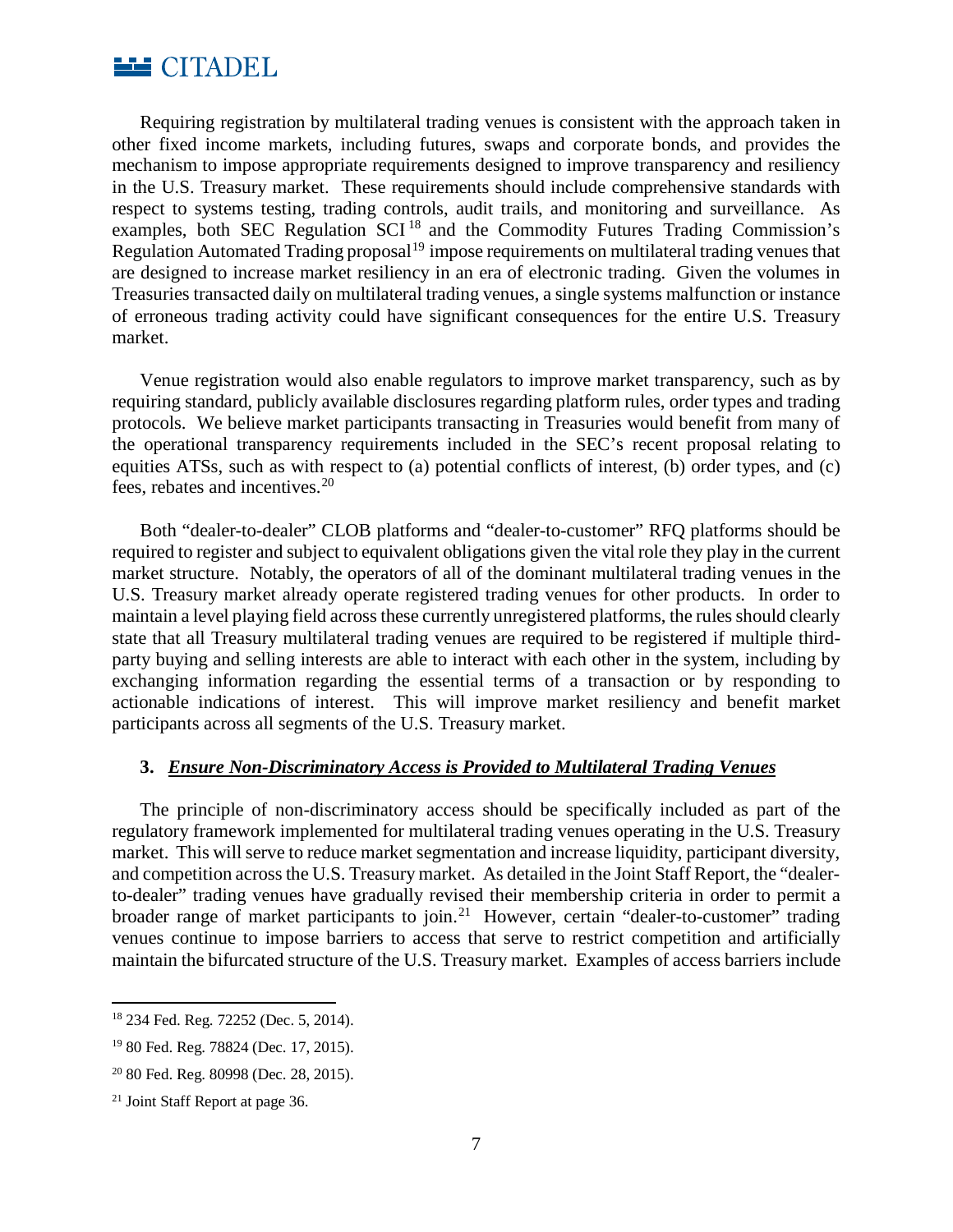

arbitrary and restrictive membership criteria, such as only permitting primary dealers to act as liquidity providers, and discriminatory fee structures that are designed to only be commercially viable for those members that also have an ownership interest in, or receive a revenue share from, the relevant trading venue. These access limitations are intended to restrict competition through limiting the universe of liquidity providers that can be accessed by investors on the relevant "dealer-to-customer" platform.

The principle of non-discriminatory access to trading venues has been broadly adopted in other markets. The Commodity Futures Trading Commission ("CFTC") requires trading venues listing either futures or swaps to provide impartial access to market participants<sup>[22](#page-7-0)</sup> and the SEC imposes similar fair access requirements on equities exchanges and specific  $\angle$ ATSs.<sup>[23](#page-7-1)</sup> In Europe, the MiFID II framework – which covers instruments including sovereign bonds – also requires trading venues to implement rules providing non-discriminatory access.<sup>[24](#page-7-2)</sup> Notably, the recent Fair and Effective Markets Review carried out by UK regulators with respect to fixed income markets specifically called for there to be "open access to FICC markets for all, either directly or through an open, competitive and well‐regulated system of intermediation."[25](#page-7-3)

Providing non-discriminatory access to multilateral trading venues is critical to increasing liquidity, ensuring a level playing field, promoting competition, and facilitating access to best execution. Enabling all qualified market participants to access the available trading venues:

- Increases liquidity by allowing all market participants to act as both price makers and price takers;
- Ensures a level playing field by removing anti-competitive barriers to access and information asymmetries;
- Promotes competition by lowering barriers to entry for new liquidity providers and by providing market participants with the freedom to execute with any other eligible counterparty; and
- Facilitates access to best execution by ensuring that market participants can both view and access the widest array of pricing sources and liquidity pools.

We urge the adoption of a non-discriminatory access requirement for multilateral trading venues in the U.S. Treasury market. As discussed in further detail in Section III below, we also strongly support additional transparency with respect to trading venue fees, rebates and incentives

<span id="page-7-0"></span> $\overline{\phantom{a}}$ <sup>22</sup> §38.151(b), 118 Fed. Reg. 36612, 36701 (June 19, 2012) and §37.202(a), 107 Fed. Reg. 33476, 33587 (June 4, 2013).

<span id="page-7-1"></span><sup>&</sup>lt;sup>23</sup> Sections  $6(b)(2)$  and  $6(c)$  of the Exchange Act and Rule  $301(b)(5)$ , 17 CFR 242.301(b)(5).

<span id="page-7-2"></span><sup>&</sup>lt;sup>24</sup> Articles 18(3) and 53(1) of Directive 2014/65/EU of the European Parliament and of the Council of 15 May 2014 on markets in financial instruments.

<span id="page-7-3"></span><sup>25</sup> *See* Fair and Effective Markets Review Final Report (June 2015) at page 19, available at: [http://www.bankofengland.co.uk/markets/Documents/femrjun15.pdf.](http://www.bankofengland.co.uk/markets/Documents/femrjun15.pdf)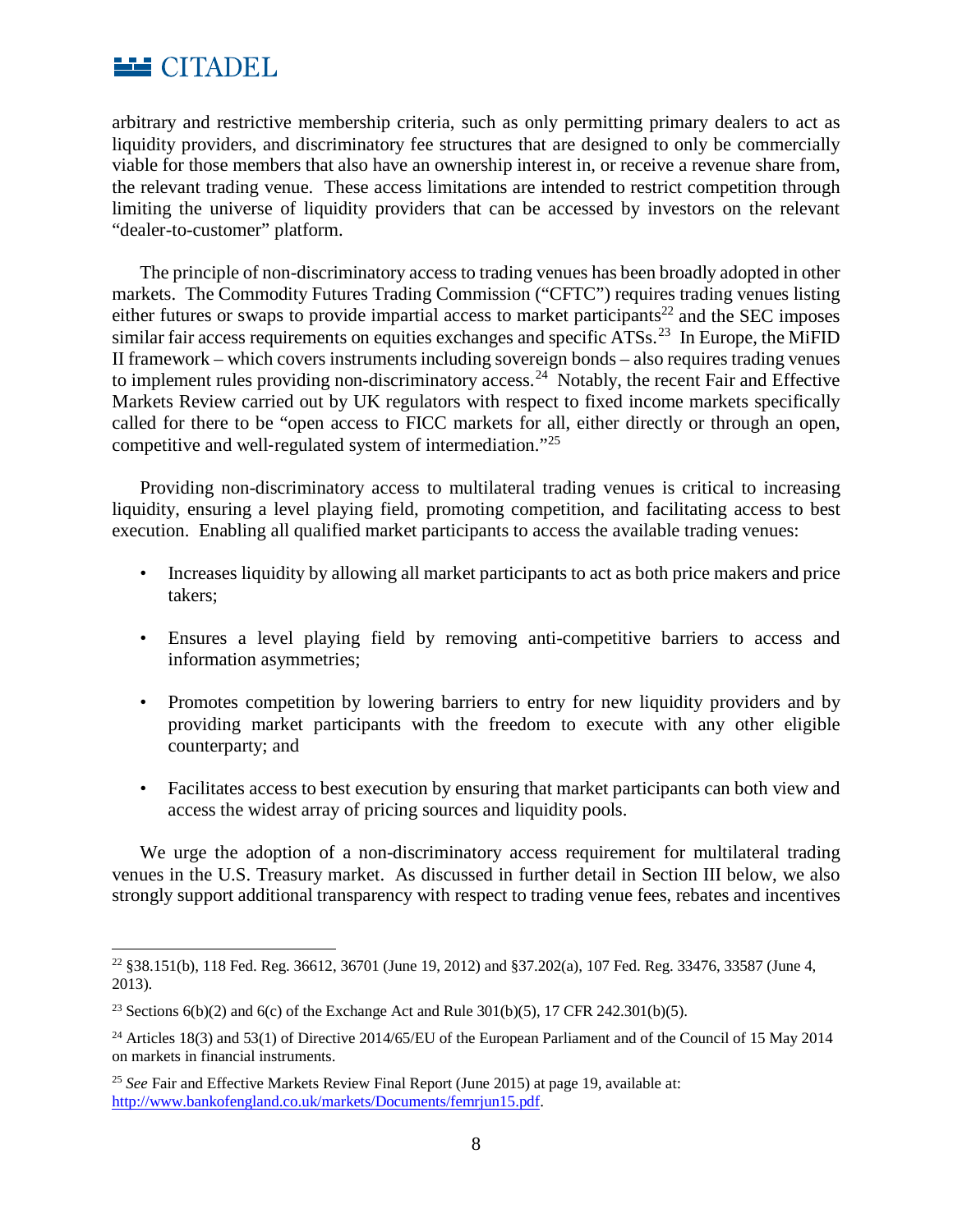

in order to prevent trading venues from circumventing non-discriminatory access requirements through other methods, such as discriminatory fee arrangements.

#### **4.** *Invigorate Industry Efforts to Expand Repo Clearing*

The introduction of a market-wide clearing solution for bilateral Treasury repos would alleviate many of the constraints impacting liquidity in these securities financing transactions. As a result of clearing, dealers would benefit from substantial reductions in outstanding balance sheet obligations through netting and more favorable regulatory treatment for exposures to a qualifying CCP.

Market participants have been working with several CCPs for over a year to develop a viable solution for clearing bilateral Treasury repos that would be open to all market participants and not just the incumbent dealers. Such a solution requires addressing certain risks that are specific to the Treasury repo market, including the concentration of settlement risk and the significant liquidity needs of the CCP, particularly given that a clearing member or client default could involve large portfolio unwinds. Though progress has been made, recent declines in the number of CCPs involved in discussions and in overall engagement from the dealer community raise concerns.

Therefore, we urge policymakers and regulators to take a leadership role in invigorating the industry-led efforts to expand clearing for bilateral Treasury repos. In addition to increasing liquidity in these securities financing transactions, a market-wide clearing solution for Treasury repos would enhance market resiliency by eliminating the current interconnected web of counterparty credit exposures and bilateral settlements, and by reducing dealer concentration and the number of fails. Through a centralized default management process, the risk of bank repo runs due to a default would decrease and fire sale risk would be effectively managed. Repo clearing would also increase overall market transparency though the dissemination of pricing data and the creation of reliable audit trails for monitoring and surveillance purposes.

Increasing the availability of stable and efficiently priced financing will reduce transaction costs to trade Treasuries, helping to reverse negative trends observed elsewhere in the U.S. Treasury market. These include challenging liquidity conditions for many off-the-run securities and market participants experiencing difficulties in maintaining directional positions or in correcting price dislocations. In all, a commercially viable market-wide clearing solution for bilateral Treasury repos can benefit many different segments of the U.S. Treasury market and industry efforts to develop a solution should be vigorously pursued. We believe that leadership from policymakers and regulators is needed for the successful development and implementation of a market-wide repo clearing solution.

## **II. Enhancing Market Resiliency in Trading, Clearing, and Settlement (Section II of the RFI)**

In addition to the policy recommendations outlined above, we believe there are several areas that deserve the focus of market participants, trading venues and clearing venues in order to further enhance market resiliency in the U.S. Treasury market. For example, order cancellation ("kill switches") and connectivity monitoring systems should be implemented on all multilateral trading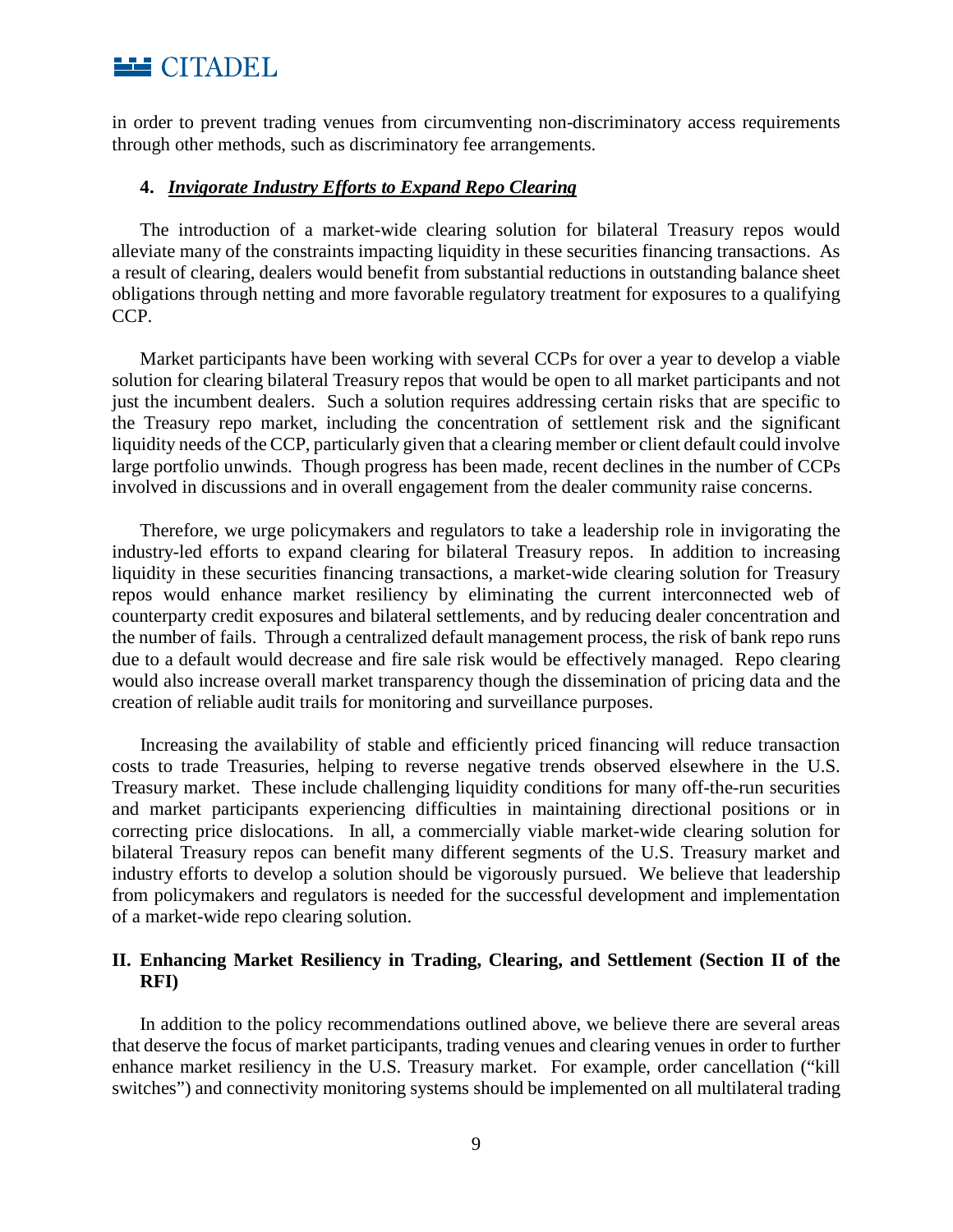

venues. Given the central role these venues have in monitoring activity across market participants, they should have clear authority and responsibility to use kill switches to immediately block activity that appears erroneous and likely to materially impact members or the market. Multilateral trading venues should also continue to enhance monitoring and surveillance capabilities to identify disruptive trading behavior. Self-match prevention technology should also be provided by each multilateral trading venue, along with sufficient transparency to market participants regarding the occurrence of self-matches on their systems.

From a clearing and settlement perspective, we support increased access to the Fixed Income Clearing Corporation ("FICC") for a greater number of market participants. The Joint Staff Report highlighted the significant trading volumes that continue to be settled bilaterally outside of FICC.<sup>[26](#page-9-0)</sup> In order to standardize settlement workflows and mitigate settlement risk through the elimination of bilateral exposures, the industry must develop solutions to allow all market participants to access FICC, either directly or indirectly, in a commercially viable manner. We also support industry efforts to improve the same-day settlement of Treasury repos through FICC.

Regulators should continue to gather data with respect to these areas and support industry initiatives designed to enhance U.S. Treasury market resiliency. For example, the degree to which access to FICC is meaningfully expanded will inform whether additional steps, such as mandatory clearing of secondary market Treasury transactions, should be considered by regulators in the future. The implementation of mandatory clearing in the U.S. Treasury market could enhance overall market resiliency by streamlining workflows, reducing settlement risk, and accelerating Treasury repo clearing, but would need to be implemented in a manner that does not burden market participants with significant additional costs.

## **III. Increasing U.S. Treasury Market Transparency (Sections III and IV of the RFI)**

## *A. Regulatory Reporting*

We strongly support regulatory initiatives designed to increase the amount of the data regarding the U.S. Treasury market that is readily available to the official sector. The events of October 15, 2014 and the subsequent market analysis detailed in the Joint Staff Report exposed meaningful deficiencies with respect to current data collection requirements. <sup>[27](#page-9-1)</sup> Providing regulators with timely access to comprehensive data relating to the trading of all Treasury securities will not only assist in the analysis of specific market events or trends, but will also improve general monitoring and surveillance capabilities, including those designed to detect disruptive trading practices or risks to market stability. These reporting enhancements will protect U.S. Treasury market resiliency by increasing market oversight and will provide regulators with the data to better evaluate how policy decisions may be expected to impact the market.

<span id="page-9-0"></span> $\overline{\phantom{a}}$ <sup>26</sup> The Joint Staff Report at page 55.

<span id="page-9-1"></span><sup>27</sup> *See* the Joint Staff Report at page 13. For example, the Joint Staff Report did not include data from the "dealer-tocustomer" segment of the market, which was later obtained through an ad-hoc survey of select large dealers (see [https://www.newyorkfed.org/medialibrary/media/newsevents/events/markets/2015/October-15-Dealer-to-Customer-](https://www.newyorkfed.org/medialibrary/media/newsevents/events/markets/2015/October-15-Dealer-to-Customer-Analysis.pdf)[Analysis.pdf\)](https://www.newyorkfed.org/medialibrary/media/newsevents/events/markets/2015/October-15-Dealer-to-Customer-Analysis.pdf).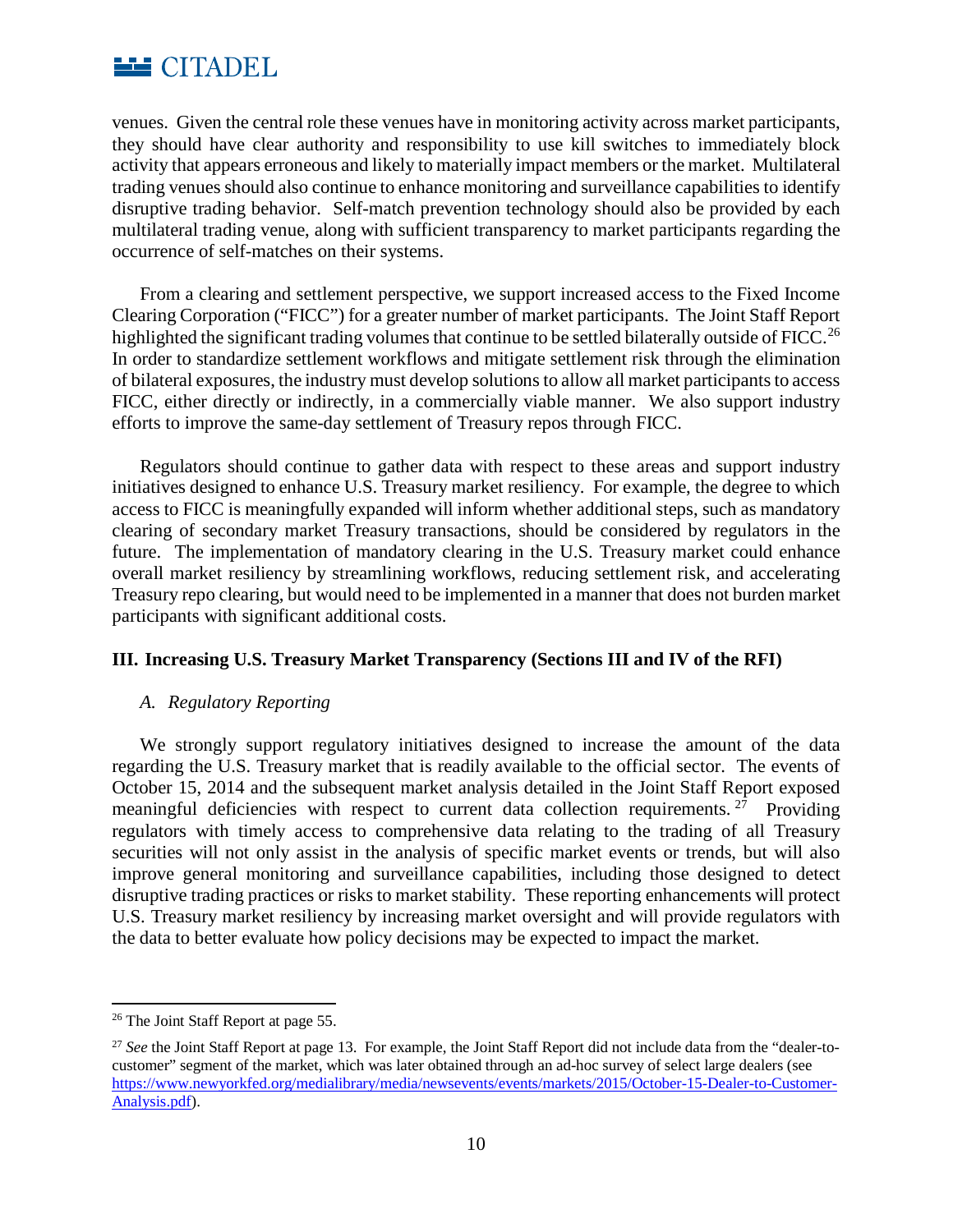

In light of the above, we believe regulators should require executed transactions in all Treasury securities, including on-the-runs, off-the-runs, and Treasury repos, to be reported to a centralized repository.<sup>[28](#page-10-0)</sup> This data should include, among others, (i) whether the transaction was executed on a trading venue, (ii) the type of trading protocol used (e.g. voice, electronic RFQ, or CLOB), (iii) whether the transaction was cleared, and (iv) whether the transaction was part of a package transaction. Common package transactions involving a Treasury include (a) spread overs (an interest rate swap and a Treasury), (b) curves (2 Treasuries of different maturities), (c) butterflies (3 Treasuries of different maturities), and (d) exchange for physicals (a future and a Treasury). In order to distinguish between different types of packages, data should also be collected on how many legs are associated with the specific package transaction and the instruments involved. Finally, trading venues should retain, and regulators should have access to, order and message data as necessary for monitoring and surveillance purposes.

In developing the appropriate reporting framework for the U.S. Treasury market, we believe regulators should leverage experience in other markets. For example, single-sided reporting (i.e. where each transaction is only reported by one party) has proven successful in reducing complexity and data discrepancies under the CFTC's reporting regime for swaps. We believe a hierarchy for identifying the reporting party for a given transaction (with trading venues first in line, and registered broker-dealers second) would streamline implementation. In addition, longer phase-in periods may be appropriate for those instruments that are less frequently traded on electronic trading venues, although the ultimate goal should be to standardize the reporting framework across all Treasury securities.

## *B. Real-Time Public Reporting*

We strongly believe that the price, execution time, and size of secondary market Treasury transactions should be publicly reported in real-time. Today, the dominant "dealer-to-dealer" venues are able to provide market participants with information regarding trading activity on that specific venue, but there is little publicly available information regarding the "dealer-to-customer" segment of the market. As a result, according to estimates, over 50% of the secondary U.S. Treasury market<sup>[29](#page-10-1)</sup> operates without meaningful post-trade transparency. This lack of post-trade transparency is in stark contrast to many other fixed income markets and significantly impacts investors and overall U.S. Treasury market dynamics.

Real-time public reporting provides investors with the information necessary to accurately assess execution quality when transacting in the "dealer-to-customer" segment of the market. By enabling investors to compare the prices they receive from liquidity providers with concurrent trading activity across the market, post-trade transparency enhances investor confidence and incentivizes price competition as investors are able to demand more accountability from their liquidity providers.

Real-time public reporting also promotes competition by removing information asymmetries. By leveling the playing field with respect to access to information about trading activity, market

<span id="page-10-0"></span> $\overline{\phantom{a}}$ <sup>28</sup> We note that Treasury futures data is already reported to the CFTC.

<span id="page-10-1"></span><sup>29</sup> *Supra* note 4.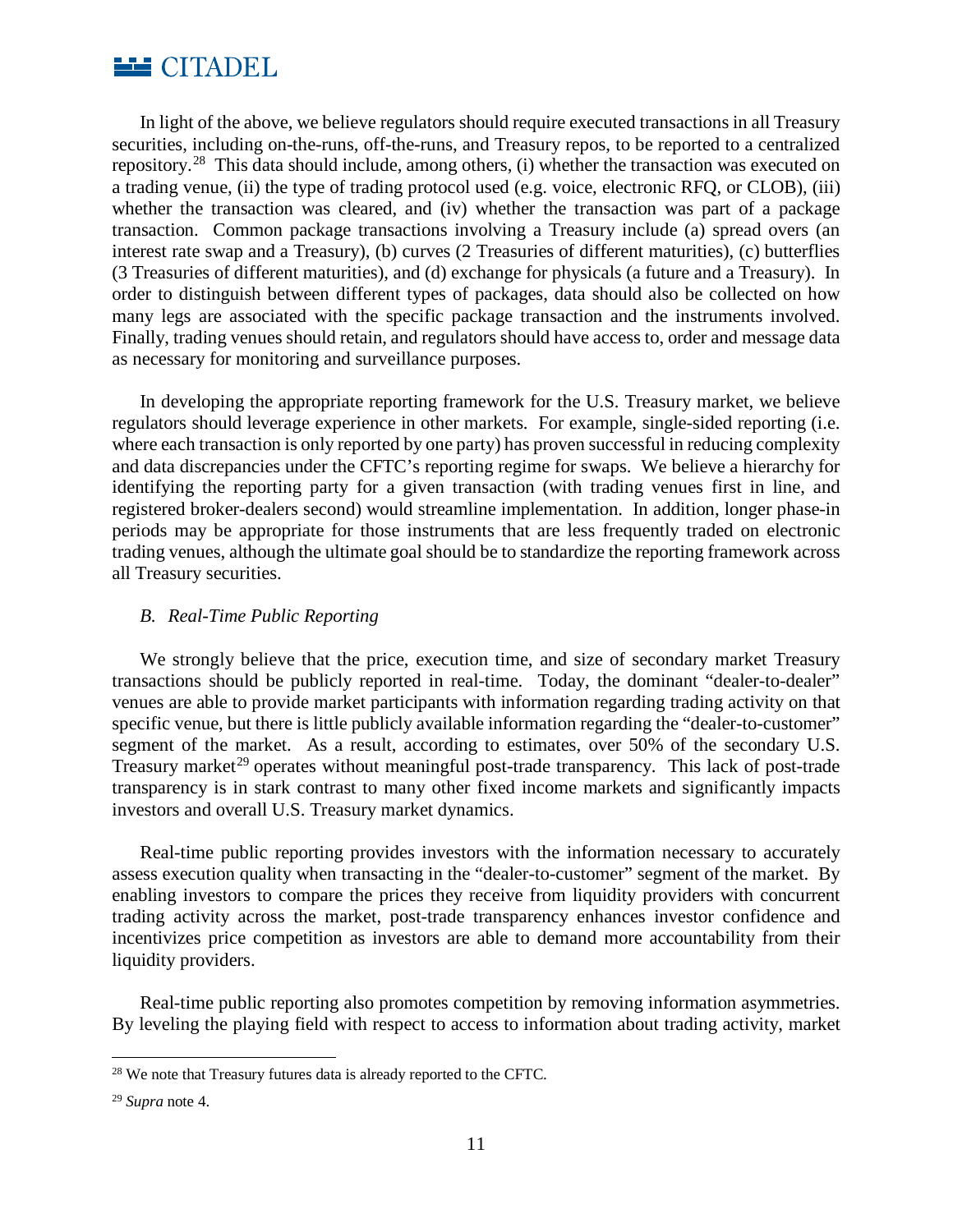

 $\overline{\phantom{a}}$ 

participants are better able to compete on the merits, thereby promoting overall market diversity. As mentioned in a presentation discussed at the February 2016 meeting of the Treasury Borrowing Advisory Committee, secondary market transparency could "bring new players to the market place."[30](#page-11-0)

The removal of these significant information asymmetries contributes to market resiliency by ensuring that changes in supply and demand are more efficiently reflected in current price levels. In addition, the existence of information asymmetries can impact the quoting and trading behavior of participants in both the "dealer-to-customer" and "dealer-to-dealer" segments of the U.S. Treasury market as a result of concerns about the information other market participants might have regarding current trading activity. Greater transparency will level the playing field and allow new information to be efficiently assimilated across the U.S. Treasury market, contributing to resiliency in times of stress.

Real-time publicly available information regarding executed transactions is already disseminated in both principal-based and agency-based markets, including equities, futures, corporate bonds and swaps. In addition, the MiFID II framework in Europe will introduce real-time public reporting requirements for a range of instruments, including sovereign bonds.<sup>[31](#page-11-1)</sup> Significantly, real-time public reporting regimes have been successfully implemented for corporate bonds and swaps despite those fixed income markets being considered less liquid than Treasuries. Instead of negatively impacting market liquidity, studies have shown that increased transparency has delivered tangible benefits to investors in those markets. Corporate bond spreads have narrowed following the introduction of TRACE reporting in 2002<sup>[32](#page-11-2)</sup> and several studies have shown that post-trade transparency generally has had positive effects on liquidity.<sup>[33](#page-11-3)</sup> Similarly, studies in the swaps market have shown that increased post-trade transparency has contributed to improvements in liquidity<sup>[34](#page-11-4)</sup> and recent Bank of England research found that pricing and liquidity in standard USD interest rate swaps has significantly improved following the implementation of

<span id="page-11-3"></span><sup>33</sup> *See, e.g.,* Goldstein, M. A., Hotchkiss, E. S., Sirri, E. R., 2007. Transparency and liquidity: A controlled experiment on corporate bonds. Review of Financial Studies 20 (2), 235-273; Edwards, A. K., Harris, L. E., Piwowar, M. S., 2007. Corporate bond market transaction costs and transparency. The Journal of Finance 62 (3), 1421-1451; Bessembinder, H., Maxwell, W., Venkataraman, K., 2006. Market transparency, liquidity externalities, and institutional trading costs in corporate bonds. Journal of Financial Economics 82 (2), 251-288.

<span id="page-11-0"></span><sup>30</sup> *See* TBAC Charge #2 at slide 13, available at[: https://www.treasury.gov/resource-center/data-chart](https://www.treasury.gov/resource-center/data-chart-center/quarterly-refunding/Documents/February2016TBACCharge2.pdf)[center/quarterly-refunding/Documents/February2016TBACCharge2.pdf.](https://www.treasury.gov/resource-center/data-chart-center/quarterly-refunding/Documents/February2016TBACCharge2.pdf)

<span id="page-11-1"></span><sup>31</sup> *See* Article 8 of Regulation (EU) No. 600/2014 of the European Parliament and of the Council of 15 May 2014 on markets in financial instruments.

<span id="page-11-2"></span><sup>32</sup> *See* "Has U.S. Corporate Bond Market Liquidity Deteriorated?", Tobias Adrian, Michael Fleming, Or Shachar, and Erik Vogt, Liberty Street Economics (Oct. 5, 2015), available at: [http://libertystreeteconomics.newyorkfed.org/2015/10/has-us-corporate-bond-market-liquidity-deteriorated.html.](http://libertystreeteconomics.newyorkfed.org/2015/10/has-us-corporate-bond-market-liquidity-deteriorated.html)

<span id="page-11-4"></span><sup>34</sup> *See, e.g.,* Loon, Y. C., Zhong, Z. K., 2014. The impact of central clearing on counterparty risk, liquidity, and trading: Evidence from the credit default swap market. Journal of Financial Economics 112 (1), 91-115; Loon, Y. C., Zhong, Z. K., 2015. Does Dodd-Frank affect OTC transaction costs and liquidity? Evidence from real-time CDS trade reports. forthcoming, Journal of Financial Economics.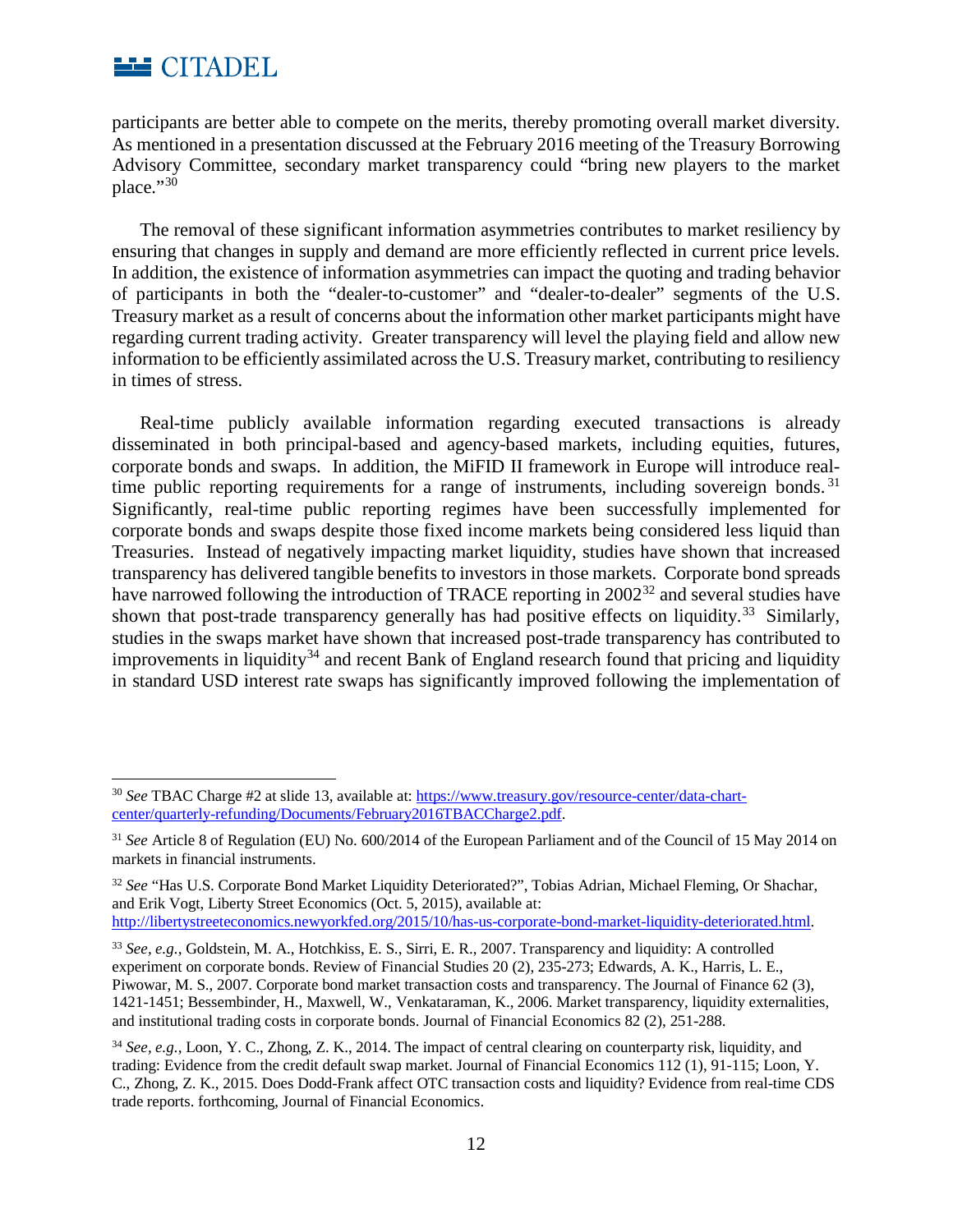

the U.S. regulatory reforms. [35](#page-12-0) Warnings from market participants regarding the dangers of increasing post-trade transparency in the U.S. Treasury market must be evaluated against documented market experience with real-time public reporting in other markets.

In order to meaningfully enhance transparency in the U.S. Treasury market, real-time public reporting should be required for secondary market Treasury transactions in on-the-runs and offthe-runs, subject to the limited exceptions described below. Real-time reporting, meaning as soon as technologically practicable, is consistent with other fixed income reporting regimes<sup>[36](#page-12-1)</sup> and is required in order to provide an accurate representation of current market activity, particularly given the significant volumes executed daily in the U.S. Treasury market. The following information should be provided in real-time: (i) price, (ii) execution time, and (iii) size.

There are three caveats to the above. First, with respect to transactions that are truly large-insize compared to the vast majority of executed transactions in a particular type of security and maturity bucket, it is appropriate to cap the reported size at a specific threshold. Second, we also believe it is appropriate to provide a reporting delay of 15 minutes for block transactions. Both of these features are consistent with other fixed income reporting regimes.  $37$  Third, a similar reporting delay of 15 to 30 minutes is appropriate for less liquid off-the-runs, which we define as securities that are more than two issuances older than the most recently issued securities. These relatively short reporting delays will provide liquidity providers with the necessary time to effectively hedge while not undermining the overall transparency regime.

Market transparency is a fundamental cornerstone to open, fair, and efficient markets. Realtime public reporting has delivered tangible benefits to investors in a wide variety of markets and should be required in the U.S. Treasury market without delay. By increasing investor confidence, removing information asymmetries and promoting competition, real-time public reporting will serve to enhance the liquidity and resiliency of the U.S. Treasury market.

## *C. Greater Transparency from Multilateral Trading Venues*

As we recently commented to the SEC,<sup>[38](#page-12-3)</sup> we believe that market participants would benefit from additional transparency from multilateral trading venues operating in the U.S. Treasury market. Therefore, in connection with registration, each trading venue should be required to have a publicly available rulebook that clearly describes order types and trading protocols. In addition,

 $\overline{a}$ 

<span id="page-12-0"></span><sup>35</sup> *See* Staff Working Paper No. 580 "Centralized trading, transparency and interest rate swap market liquidity: evidence from the implementation of the Dodd-Frank Act", Bank of England (January 2016), available at: [http://www.bankofengland.co.uk/research/Documents/workingpapers/2016/swp580.pdf.](http://www.bankofengland.co.uk/research/Documents/workingpapers/2016/swp580.pdf)

<span id="page-12-1"></span><sup>36</sup> See the CFTC's reporting requirements for swaps in §43.3(a), 77 Fed. Reg. 1182 (Jan. 9, 2012) and FINRA's reporting requirements for TRACE securities in FINRA Rule 6730.

<span id="page-12-2"></span><sup>&</sup>lt;sup>37</sup> Under the CFTC's reporting regime for swaps, reported sizes are capped at specific thresholds and block trades are subject to a maximum reporting delay of 15 minutes if executed on venue or bilaterally off-venue by a dealer (*see* 77 Fed. Reg. 1182 (Jan. 9, 2012)). Under FINRA's reporting requirements, TRACE eligible corporate bond transactions must be reported within 15 minutes and reported sizes are capped at specific thresholds (*see* FINRA Rule 6730 and ISDA/SIFMA: Block trade reporting for over-the-counter derivatives markets (Jan. 18, 2011) at 11- 12, available at: [http://www.isda.org/speeches/pdf/block-trade-reporting.pdf\)](http://www.isda.org/speeches/pdf/block-trade-reporting.pdf).

<span id="page-12-3"></span><sup>38</sup> *Supra* note 15.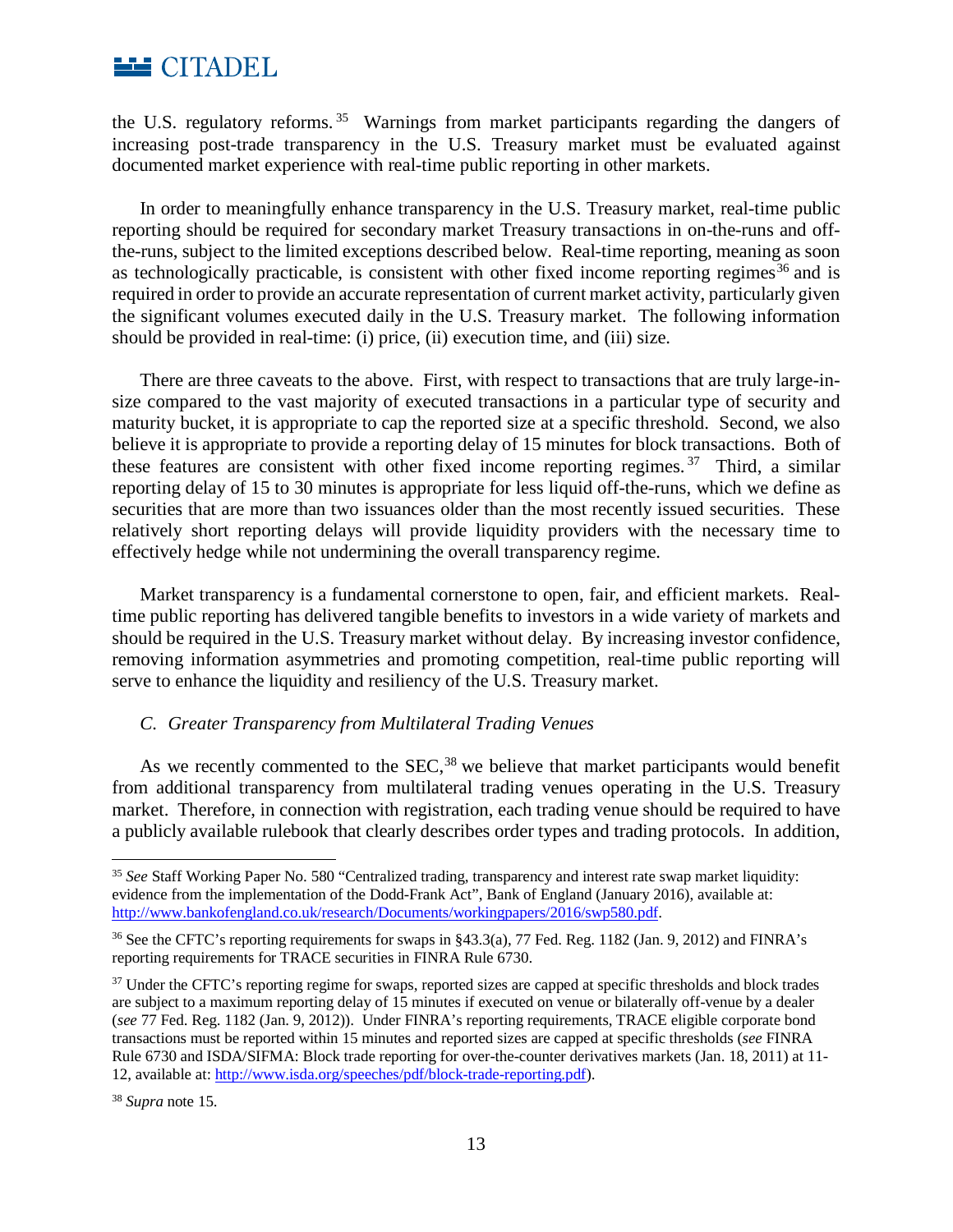

information regarding fees, rebates and incentive programs (including both market maker programs and revenue share agreements) should be publicly disclosed by the operator of the trading venue, along with any potential conflicts of interest.

Improving trading venue transparency has been an area of focus in recent regulatory proposals in other markets, including the SEC's Regulation ATS proposal<sup>[39](#page-13-0)</sup> and the CFTC's Regulation Automated Trading proposal.<sup>[40](#page-13-1)</sup> The imposition of minimum transparency standards should not impose significant burdens on platform operators and provides critical information to market participants assessing the relative merits of these trading venues.

### **IV. Conclusion**

The U.S. Treasury market has undergone significant change over the course of the last decade, with technological innovation spurring a transition to electronic trading. Given the magnitude of these changes and the fundamental importance of the U.S. Treasury market to both the U.S. and global economies, we strongly support efforts to comprehensively review the regulatory framework applicable to Treasuries.

We believe there are several steps that regulators should take to improve transparency and resiliency and to ensure a level playing field for investors in the U.S. Treasury market, including requiring the registration of multilateral trading venues and implementing real-time public reporting. This will enhance the operational stability of these critically important venues, while removing information asymmetries that can affect investor confidence and impact market resiliency. In turn, ensuring a level playing field enhances price competition and liquidity by enabling market participants to compete on the merits and, therefore, all qualified market participants should benefit from non-discriminatory access to multilateral trading venues. Finally, regulators should take a leadership role in industry-led efforts to expand access to clearing, including in the development of a much needed market-wide clearing solution for bilateral Treasury repos. These steps are consistent with recent reforms in other fixed income markets and can bring significant benefits to investors and the overall U.S. Treasury market.

\* \* \* \* \* \* \* \* \* \*

<span id="page-13-0"></span> $\overline{\phantom{a}}$ <sup>39</sup> 80 Fed. Reg. 80998 (Dec. 28, 2015).

<span id="page-13-1"></span><sup>40</sup> 80 Fed. Reg. 78824 (Dec. 17, 2015).